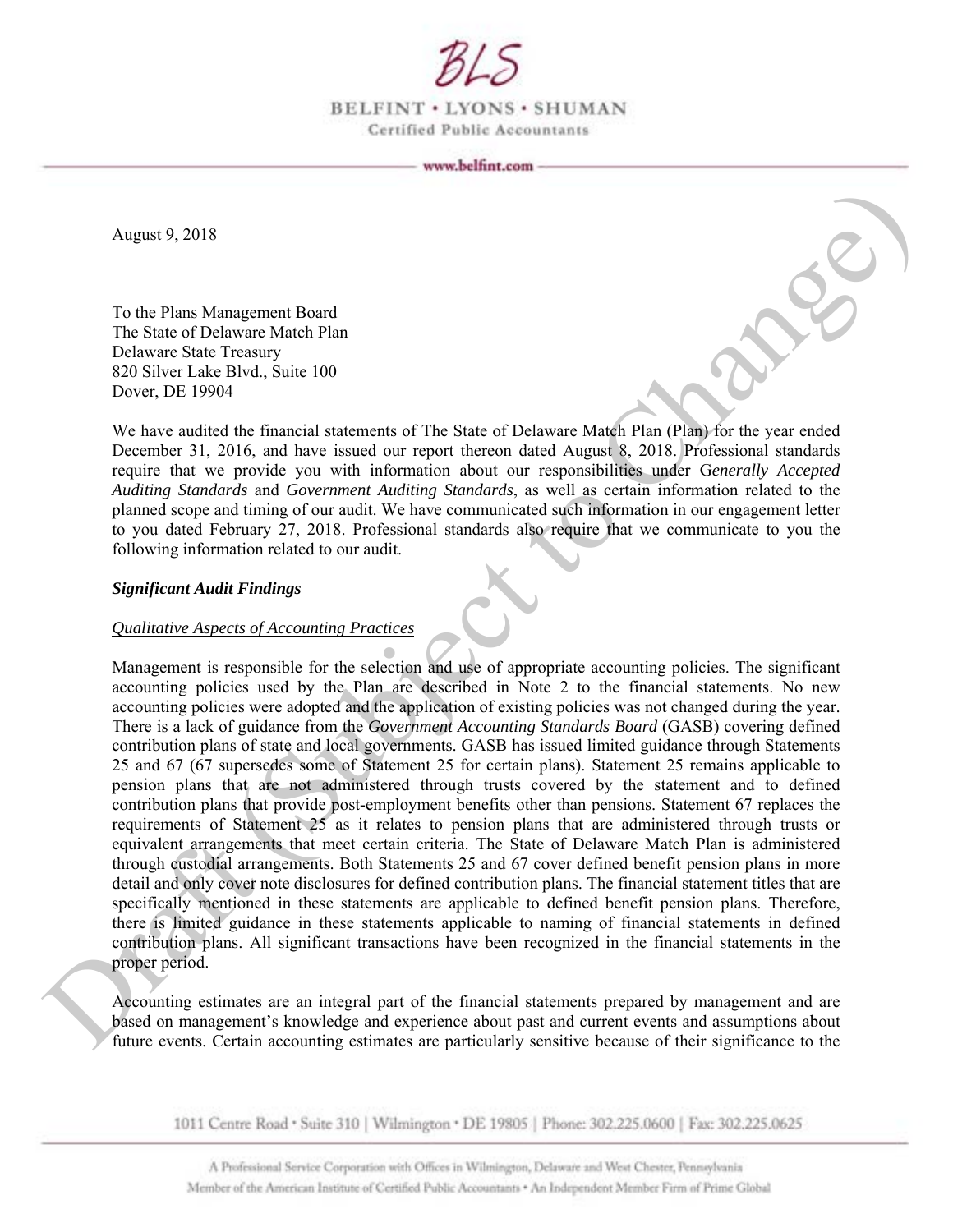The State of Delaware Match Plan August 9, 2018 Page 2 of 3

## *Significant Audit Findings - Continued*

### *Qualitative Aspects of Accounting Practices - Continued*

financial statements and because of the possibility that future events affecting them may differ significantly from those expected.

The financial statement disclosures are neutral, consistent, and clear.

## *Difficulties Encountered in Performing the Audit*

We encountered no significant difficulties in dealing with management in performing and completing our audit.

#### *Corrected and Uncorrected Misstatements*

Professional standards require us to accumulate all misstatements identified during the audit, other than those that are clearly trivial, and communicate them to the appropriate level of management. No misstatements were noted during the year.

#### *Disagreements with Management*

For purposes of this letter, a disagreement with management is a financial accounting, reporting, or auditing matter, whether or not resolved to our satisfaction, that could be significant to the financial statements or the auditors' report. We are pleased to report that no such disagreements arose during the course of our audit.

#### *Management Representations*

We have requested certain representations from management that are included in the management representation letter dated August 8, 2018.

# *Management Consultations with Other Independent Accountants*

To our knowledge management has not consulted with other accountants about accounting and auditing matters, similar to obtaining a "second opinion" on certain situations. If a consultation had involved an application of an accounting principle to the Plan's financial statements or a determination of the type of auditor's opinion that may have been expressed on those statements, our professional standards would have required the consulting accountant to check with us to determine that the consultant had all the relevant facts. **Changement value of Accorations** Practices. Continued<br>
functional statement is all because of the possibility that future events affecting them may different<br>
significantly troo those expected<br>
The financial statement di

# *Other Audit Findings or Issues*

We generally discuss a variety of matters, including the application of accounting principles and auditing standards, with management each year prior to retention as the Plan's auditors. However, these discussions occurred in the normal course of our professional relationship and our responses were not a condition to our retention.